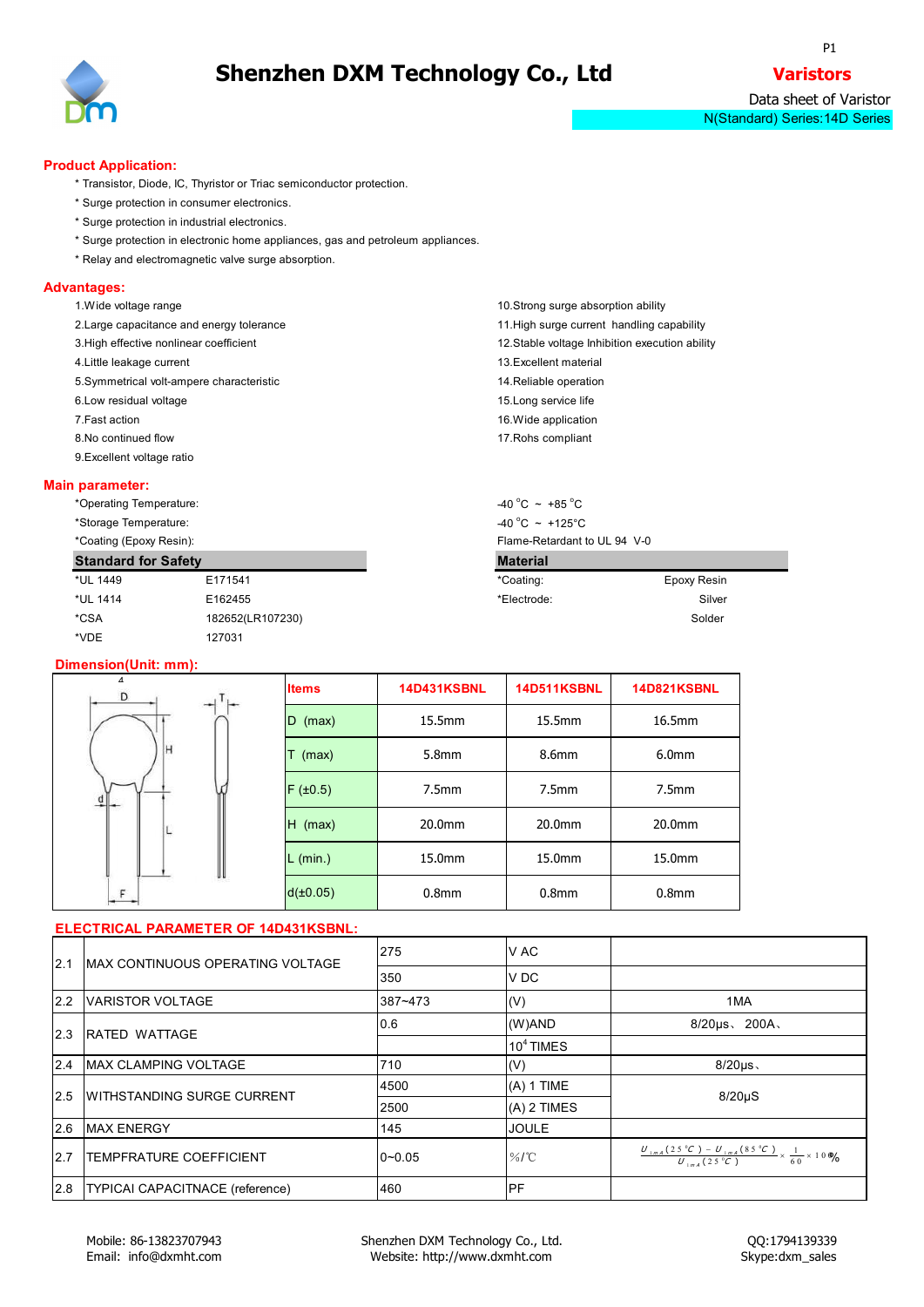

P2 and the set of the set of the set of the set of the set of the set of the set of the set of the set of the set of the set of the set of the set of the set of the set of the set of the set of the set of the set of the se

Data sheet of Varistor N(Standard) Series:14D Series

### **ELECTRICAL PARAMETER OF 14D511KSBNL:**

| 12.1 | <b>IMAX ALLOWABLE VOLTAGE</b>        | 320        | V AC          |                                                                                                            |  |
|------|--------------------------------------|------------|---------------|------------------------------------------------------------------------------------------------------------|--|
|      |                                      | 415        | V DC          |                                                                                                            |  |
| 2.2  | VARISTOR VOLTAGE                     | 459~561    | (V)           | 1MA                                                                                                        |  |
| 2.3  | <b>IRATED WATTAGE</b>                | 0.6        | (W)AND        | $8/20 \mu s$ , 200A,                                                                                       |  |
|      |                                      |            | $104$ TIMES   |                                                                                                            |  |
|      | 2.4 MAX CLAMPING VOLTAGE             | 845        | (V)           | $8/20 \mu s$                                                                                               |  |
|      | 2.5 WITHSTANDING SURGE CURRENT       | 4500       | $(A)$ 1 TIME  | $8/20\mu S$                                                                                                |  |
|      |                                      | 2500       | $(A)$ 2 TIMES |                                                                                                            |  |
| 2.6  | <b>MAX ENERGY</b>                    | 150        | <b>JOULE</b>  |                                                                                                            |  |
| 2.7  | <b>TEMPFRATURE COEFFICIENT</b>       | $0 - 0.05$ | $\%$ /°C      | $\frac{U_{1mA}(25\degree C) - U_{1mA}(85\degree C)}{U_{1mA}(25\degree C)} \times \frac{1}{60} \times 10\%$ |  |
| 2.8  | TYPICAI CAPACITNACE TANCE(reference) | 260        | <b>PF</b>     |                                                                                                            |  |

#### **ELECTRICAL PARAMETER OF 14D821KSBNL :**

|      |                                             | 510        | V AC         |                                                                                                           |
|------|---------------------------------------------|------------|--------------|-----------------------------------------------------------------------------------------------------------|
| 12.1 | MAX ALLOWABLE VOLTAGE                       | 670        | V DC         |                                                                                                           |
| 2.2  | <b>VARISTOR VOLTAGE</b>                     | 738-902    | (V)          | 1MA                                                                                                       |
|      |                                             | 0.60       | (W)AND       | $8/20 \mu s$ , $200A$                                                                                     |
| 2.3  | RATED WATTAGE                               |            | $104$ TIMES  |                                                                                                           |
| 2.4  | <b>MAX CLAMPING VOLTAGE</b>                 | 1355       | (V)          | $8/20 \mu s$                                                                                              |
| 2.5  | <b>WITHSTANDING SURGE CURRENT</b>           | 4500       | $(A)$ 1 TIME |                                                                                                           |
|      | 2.6 MAX ENERGY                              | 203        | <b>JOULE</b> | 10/1000µS                                                                                                 |
|      |                                             |            |              | $\frac{U_{1mA}(25\degree C) - U_{1mA}(85\degree C)}{U_{1mA}(25\degree C)} \times \frac{1}{60} \times 100$ |
| 12.7 | <b>TEMPERATURE COEFFICIENT</b>              | $0 - 0.05$ | $\%$ /°C     | $\frac{0}{0}$                                                                                             |
|      | 2.8   TYPICAI CAPACITNACE TANCE (reference) | 830        | <b>IPF</b>   | @1KHZ                                                                                                     |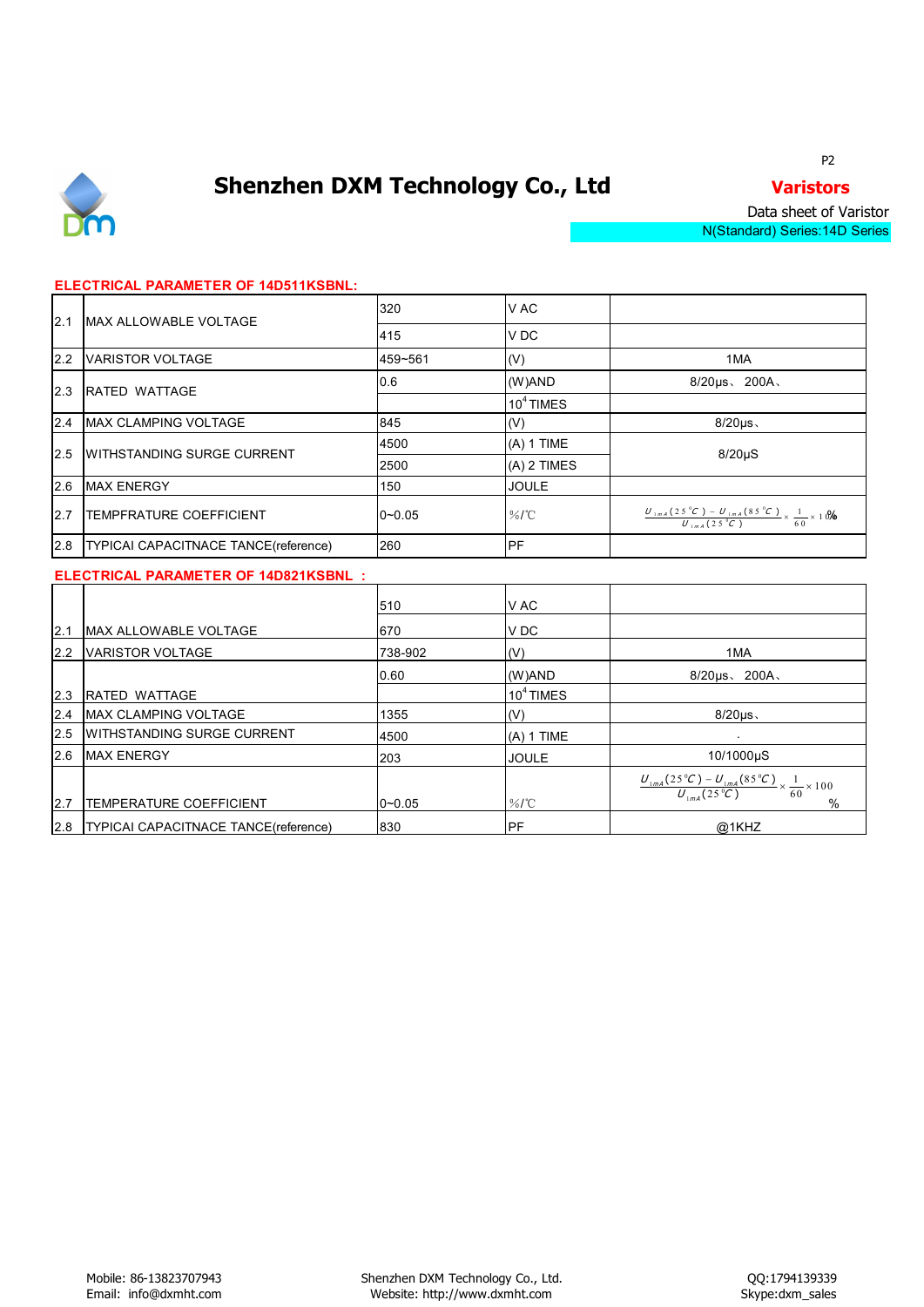

#### **Maximum Clamping Voltage**:

The maximum voltage between two terminals with the specification standard impulse current. Applied waveform:8/20μ sec



#### **V-I CURVE:**

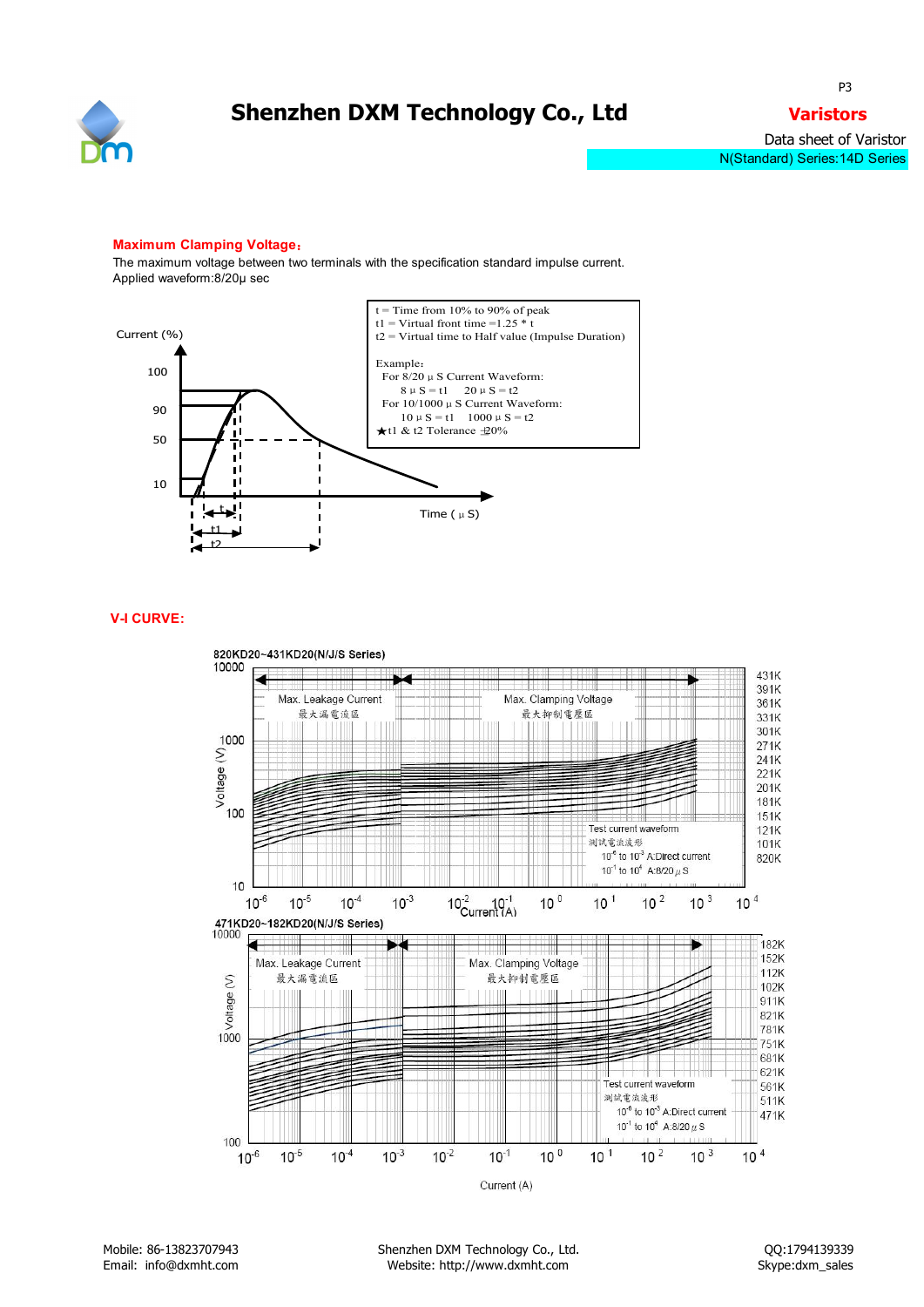

Data sheet of Varistor N(Standard) Series:14D Series



#### **Packing method:**

**Dimension - SA / SR / CA / CR Ammo & Reel Series**









|                 |                |                |                |                |               |                |                | Unit: mm       |
|-----------------|----------------|----------------|----------------|----------------|---------------|----------------|----------------|----------------|
| Symbol          |                | P <sub>0</sub> | $\mathbf{D}$   | P <sub>2</sub> |               | W              | W <sub>0</sub> | W <sub>1</sub> |
| D14             | $25.4 \pm 1.0$ | $12.7 \pm 1.0$ | $8.95 \pm 0.7$ | $12.7 \pm 1.3$ | $7.5 + 0.5$   | $18.0 \pm 1.0$ | 12.5max.       | $9.0 \pm 0.5$  |
| Symbol          | W <sub>2</sub> |                | H <sub>0</sub> | H1             | $\triangle$ h |                | D <sub>0</sub> |                |
| D <sub>14</sub> | 3.0max.        | $20.0 \pm 2.0$ | $16.0 \pm 1.0$ | 40.0max.       | 0±2           | $1.0$ max.     | $4.0 \pm 0.2$  | $0.6 \pm 0.3$  |

### **Packing Specifications**

**Ammo & Reel Packing Dimension** Ammo & Reel Box



| Symbol  | Ammo                     |
|---------|--------------------------|
| LP:     | 335 mm                   |
| WP:     | 243 mm                   |
| HP:     | 50 mm                    |
| Carton: | 355 mm * 260 mm * 537 mm |
| Symbol  | Reel                     |
| LP:     | 345mm                    |
| WP:     | 345mm                    |
| HP:     | 65 <sub>mm</sub>         |

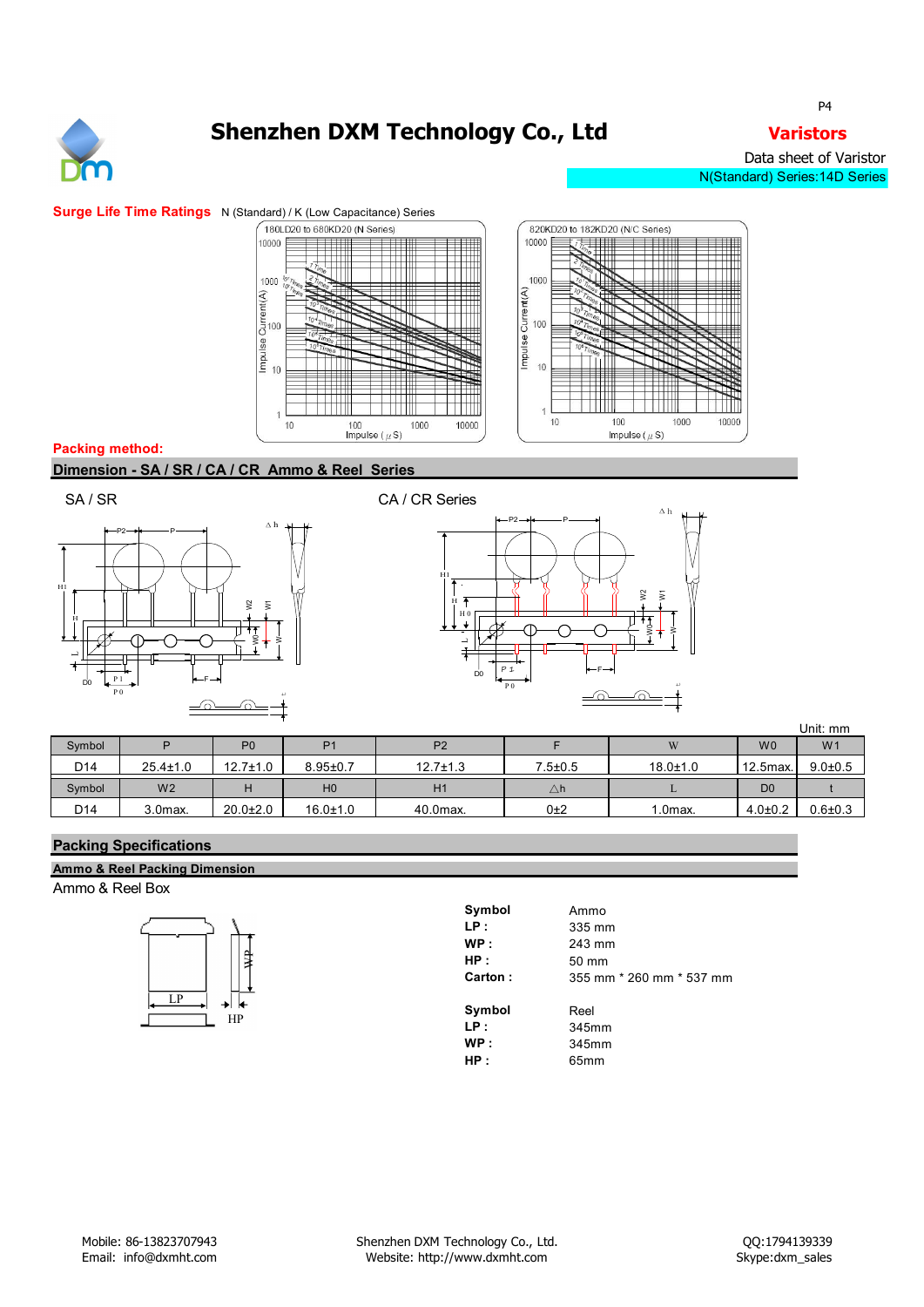R<sub>a</sub> R<sub>a</sub> Participant and the *R*<sub>a</sub> Participant and *R*<sub>a</sub> Participant and *R*<sub>a</sub> Participant and *R*<sub>a</sub> Participant and *R*<sub>a</sub> Participant and *R*<sub>a</sub> Participant and *R*<sub>a</sub> Participant and *R*<sub>a</sub> Participant and *R*<sub>a</sub> P R<sub>a</sub> R<sub>a</sub> Participant and the *R*<sub>a</sub> Participant and *R*<sub>a</sub> Participant and *R*<sub>a</sub> Participant and *R*<sub>a</sub> Participant and *R*<sub>a</sub> Participant and *R*<sub>a</sub> Participant and *R*<sub>a</sub> Participant and *R*<sub>a</sub> Participant and *R*<sub>a</sub> P



Reel



| RD :            | 340 mm                   |
|-----------------|--------------------------|
| RD1:            | $30 \pm 0.5$ mm          |
| RW:             | 51 <sub>mm</sub>         |
| <b>RW1 :</b>    | 56mm                     |
| <b>Carton</b> : | 360 mm * 360 mm * 480 mm |
|                 |                          |

### **Quantity per Packing Method**

|                | Item Part No.     |            | <b>Bulk</b> |       |        | Reel | Ammo   |            |        |
|----------------|-------------------|------------|-------------|-------|--------|------|--------|------------|--------|
|                |                   |            | Bag         | Box   | Carton | Box  | Carton | <b>Box</b> | Carton |
| $\mathbf{1}$   |                   | 8R0M-391K  | 1000        |       |        |      |        | 2000       | 10000  |
| 2              | $-05D$            | 431K-751K  |             | 2000  | 12000  | 2000 | 16000  | 1500       | 7500   |
| $\mathbf{3}$   |                   | 8R0M-391K  |             |       |        | 2000 | 16000  | 2000       | 10000  |
| 4              | 107D<br>431K-821K | 1000       | 2000        | 12000 |        |      | 1500   | 7500       |        |
| 5              | 10D               | All        | 500         | 1000  | 6000   | 500  | 3500   | 500        | 5000   |
| 6              | 14D               | 120M-471K  | 500         | 1000  | 6000   | 500  | 3500   | 500        | 5000   |
| $\overline{7}$ |                   | 511K-182K  | 250         | 500   | 3000   | 400  | 2800   | 500        | 5000   |
| $\bf{8}$       | 18 <sub>D</sub>   | 180L-471K  | 250         | 500   | 3000   | 400  | 2800   | 400        | 3000   |
| 9              |                   | 511K-112K  | 150         | 300   | 2000   | 300  | 2500   | 400        | 2800   |
| 10             | 20D               | 180L-471K  | 250         | 500   | 3000   | 400  | 2800   | 400        | 2800   |
| 11             |                   | 511K-182K  | 125         | 250   | 1500   | 300  | 2100   | 300        | 2100   |
| 12             | 25D               | All        | 125         | 250   | 1500   |      |        |            |        |
| 13             | 32D               | <b>All</b> | 20          | 80    | 480    |      |        |            |        |
| 14             | 34S               | All        | 15          | 60    | 360    |      |        |            |        |
| 15             | 40 <sub>D</sub>   | All        | 15          | 60    | 360    |      |        |            |        |

#### **Marking of Part Number:**



Digital (Special lead) ex.3:3±0.8mm

### **Marking example :**

| <b>Marking example</b> | <b>Marking description</b>                                                                           |
|------------------------|------------------------------------------------------------------------------------------------------|
| <b>VDR</b>             | VDR-Company Product Code: SHENZHEN DXM TECHNOLOGY CO., LTD.<br>Metal Oxide Varistor, Surge Absorber; |
| 14D821K                | ∮ 14MM VARISTOR VOLTAGE 820V(±10%)<br>14D821K                                                        |
| للا<br>$\frac{12}{2}$  | ЯΤ<br>$\frac{\sqrt{200} \text{ N}}{200}$ VDE IEC 60950-1 Annex Q<br>UL1449 3rd safety approval       |
|                        | GA<br>Coc<br>GB/T10193-1997 GB/T10194-1997<br>Canada safety approval                                 |
|                        | $\sqrt[12]{\text{ME}}$<br>Date code: 12=year 2012<br>7=Month 7<br>CQC11-471551-2009                  |

### **Specification&part no.: :**

#### **N Standard Series**

**Element Disc Diameter:14mm**

|  |                        | Max Allowable Voltage |     | Max Clamping | Varistor Voltage Energe 10/1000µS |     | Withstanding Surge Rated |         |              |  |
|--|------------------------|-----------------------|-----|--------------|-----------------------------------|-----|--------------------------|---------|--------------|--|
|  |                        |                       |     | Voltage      |                                   |     | Current 8/20uS           |         | <b>Power</b> |  |
|  | Item Part No.          |                       |     | lat 50A      | lat 1mA                           |     | 1 time                   | ? times | (W           |  |
|  | $ ACrms(V) $ $ DC(V) $ |                       | (V) | l (V         | ιν.                               | (A) |                          |         |              |  |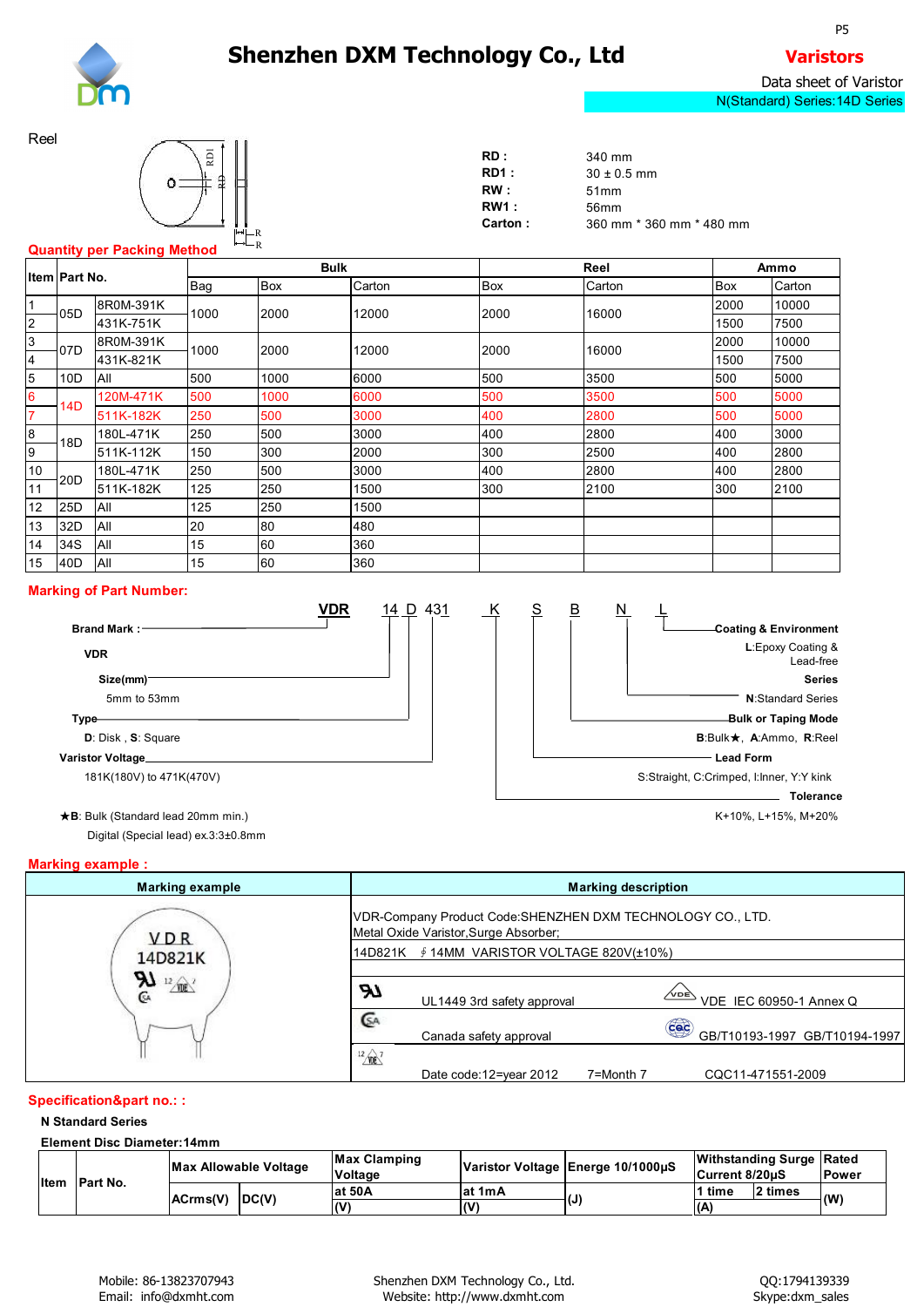

P6 and the contract of the contract of the contract of the contract of the contract of the contract of the contract of the contract of the contract of the contract of the contract of the contract of the contract of the con

Data sheet of Varistor N(Standard) Series:14D Series

|                  | 14D182K                              | 1000            | 1465                                                                   | 2970                                                                                       | 1800(1620-1980) 336.0      |                                                                                                                                     |                     |                            |     |  |  |  |  |  |  |
|------------------|--------------------------------------|-----------------|------------------------------------------------------------------------|--------------------------------------------------------------------------------------------|----------------------------|-------------------------------------------------------------------------------------------------------------------------------------|---------------------|----------------------------|-----|--|--|--|--|--|--|
| $\overline{2}$   | 14D152K                              | 900             | 1200                                                                   | 2475                                                                                       | 1500(1350-1650) 266.0      |                                                                                                                                     |                     |                            |     |  |  |  |  |  |  |
| 3                | 14D112K                              | 680             | 895                                                                    | 1815                                                                                       | 1100(990-1210)             | 217.0                                                                                                                               |                     |                            |     |  |  |  |  |  |  |
| $\overline{4}$   | 14D102K                              | 625             | 825                                                                    | 1650                                                                                       | 1000(900-1100)             | 217.0                                                                                                                               |                     |                            |     |  |  |  |  |  |  |
| $\overline{5}$   | 14D911K                              | 550             | 745                                                                    | 1500                                                                                       | 910(819-1001)              | 217.0                                                                                                                               |                     |                            |     |  |  |  |  |  |  |
| 6                | 14D821K                              | 510             | 670                                                                    | 1355                                                                                       | 820(738-902)               | 203.0                                                                                                                               |                     |                            |     |  |  |  |  |  |  |
| $\overline{7}$   | 14D781K                              | 485             | 640                                                                    | 1290                                                                                       | 780(702-858)               | 203.0                                                                                                                               |                     |                            |     |  |  |  |  |  |  |
| $\boldsymbol{8}$ | 14D751K                              | 460             | 615                                                                    | 1240                                                                                       | 750(675-825)               | 203.0                                                                                                                               |                     |                            |     |  |  |  |  |  |  |
| 9                | 14D681K                              | 420             | 560                                                                    | 1120                                                                                       | 680(612-748)               | 168.0                                                                                                                               |                     |                            | 0.6 |  |  |  |  |  |  |
| 10               | 14D621K                              | 385             | 505                                                                    | 1025                                                                                       | 620(558-682)               | 168.0                                                                                                                               |                     |                            |     |  |  |  |  |  |  |
| 11               | 14D561K                              | 350             | 460                                                                    | 920                                                                                        | 560(504-616)               | 150.0                                                                                                                               |                     |                            |     |  |  |  |  |  |  |
| 12               | 14D511K                              | 320             | 415                                                                    | 845                                                                                        | $\overline{510}$ (459-561) | 150.0                                                                                                                               |                     | 2500                       |     |  |  |  |  |  |  |
| 13               | 14D471K                              | 300             | 385                                                                    | 775                                                                                        | 470(423-517)               | 150.0                                                                                                                               |                     |                            |     |  |  |  |  |  |  |
| 14               | 14D431K                              | 275             | 350                                                                    | 710                                                                                        | 430(387-473)               | 145.0                                                                                                                               |                     |                            |     |  |  |  |  |  |  |
| 15               | 14D391K                              | 250             | 320                                                                    | 650                                                                                        | 390(351-429)               | 135.0                                                                                                                               | 4500                |                            |     |  |  |  |  |  |  |
| 16               | 14D361K                              | 230             | 300                                                                    | 595                                                                                        | 360(324-396)               | 123.0                                                                                                                               |                     |                            |     |  |  |  |  |  |  |
| 17               |                                      | 210             | 275                                                                    | 550                                                                                        |                            | 112.0                                                                                                                               |                     |                            |     |  |  |  |  |  |  |
|                  | 14D331K<br>14D301K                   | 190             | 250                                                                    | 505                                                                                        | 330(297-363)               | 103.0                                                                                                                               |                     |                            |     |  |  |  |  |  |  |
| 18               |                                      | $\frac{1}{175}$ |                                                                        |                                                                                            | 300(270-330)               |                                                                                                                                     |                     |                            |     |  |  |  |  |  |  |
| 19               | 14D271K                              |                 | 225                                                                    | 455                                                                                        | 270(243-297)               | 94.0                                                                                                                                |                     |                            |     |  |  |  |  |  |  |
| 20               | 14D251K                              | 160             | 205                                                                    | 415                                                                                        | 250(225-275)               | 84.0                                                                                                                                |                     |                            |     |  |  |  |  |  |  |
| 21               | 14D241K                              | 150             | 200                                                                    | 395                                                                                        | 240(216-264)               | 82.0                                                                                                                                |                     |                            |     |  |  |  |  |  |  |
| 22               | 14D221K                              | 140             | 180                                                                    | 360                                                                                        | 220(198-242)               | 79.8                                                                                                                                |                     |                            |     |  |  |  |  |  |  |
| 23               | 14D201K                              | 130             | 170                                                                    | 330                                                                                        | 200(185-225)               | 79.8                                                                                                                                |                     |                            |     |  |  |  |  |  |  |
| 24               | 14D181K                              | 115             | 150                                                                    | 300                                                                                        | 180(162-198)               | 58.8                                                                                                                                |                     |                            |     |  |  |  |  |  |  |
| 25               | 14D151K                              | 95              | 125                                                                    | 250                                                                                        | 150(135-165)               | 51.8                                                                                                                                |                     |                            |     |  |  |  |  |  |  |
| 26               | 14D121K                              | 75              | 100                                                                    | 200                                                                                        | 120(108-132)               | 40.6                                                                                                                                |                     |                            |     |  |  |  |  |  |  |
| 27               | 14D101K                              | 60              | 85                                                                     | 165                                                                                        | $\overline{100(90-110)}$   | 33.6                                                                                                                                |                     |                            |     |  |  |  |  |  |  |
| 28               | 14D820K                              | 50              | 65                                                                     | 135                                                                                        | 82(74-90)                  | 29.4                                                                                                                                |                     |                            |     |  |  |  |  |  |  |
| 29               | 14D680K                              | 40              | 56                                                                     | 135                                                                                        | 68(61-75)                  | 23.8                                                                                                                                |                     |                            |     |  |  |  |  |  |  |
| 30               | 14D560K                              | 35              | 45                                                                     | 110                                                                                        | 65(50-62)                  | 19.6                                                                                                                                |                     |                            |     |  |  |  |  |  |  |
| 31               | 14D470K                              | 30              | 38                                                                     | 93                                                                                         | 47(42-52)                  | 16.8                                                                                                                                |                     |                            |     |  |  |  |  |  |  |
| 32               | 14D390K                              | 25              | 31                                                                     | 77                                                                                         | 39(35-43)                  | 13.2                                                                                                                                | 1000                |                            |     |  |  |  |  |  |  |
| 33               | 14D330K                              | 20              | 26                                                                     | 65                                                                                         |                            | 12.3                                                                                                                                |                     | 500                        | 0.1 |  |  |  |  |  |  |
|                  |                                      |                 |                                                                        |                                                                                            | 33(30-36)                  |                                                                                                                                     |                     |                            |     |  |  |  |  |  |  |
| 34               | 14D270K                              | 17              | 22                                                                     | 53                                                                                         | 27(24-30)                  | 9.7                                                                                                                                 |                     |                            |     |  |  |  |  |  |  |
| 35               | 14D220K                              | 14              | 18                                                                     | 43                                                                                         | 22(20-24)                  | 7.6                                                                                                                                 |                     |                            |     |  |  |  |  |  |  |
| 36               | 14D180L                              | 10              | 14                                                                     | 38                                                                                         | $18(15-21)$                | 6.6                                                                                                                                 |                     |                            |     |  |  |  |  |  |  |
|                  | <b>Terminology Definitions</b>       |                 |                                                                        |                                                                                            |                            |                                                                                                                                     |                     |                            |     |  |  |  |  |  |  |
|                  | <b>Technical Term</b>                |                 |                                                                        |                                                                                            |                            | Descriptions                                                                                                                        |                     |                            |     |  |  |  |  |  |  |
|                  |                                      |                 |                                                                        |                                                                                            |                            |                                                                                                                                     |                     |                            |     |  |  |  |  |  |  |
|                  | Varistor Voltage (Vb)                |                 |                                                                        | Voltage across the varistor measured at a specified current (1mA or 0.1mA)                 |                            |                                                                                                                                     |                     |                            |     |  |  |  |  |  |  |
|                  | Maximum Clamping Voltage             |                 |                                                                        | Peak voltage across the varistor with a specified peak impulse current (8x20 msec).        |                            |                                                                                                                                     |                     | Waveform see fig. 1        |     |  |  |  |  |  |  |
|                  |                                      |                 |                                                                        |                                                                                            |                            |                                                                                                                                     |                     |                            |     |  |  |  |  |  |  |
|                  | Maximum Allowable/                   | Rated           |                                                                        |                                                                                            |                            |                                                                                                                                     |                     |                            |     |  |  |  |  |  |  |
|                  | Voltage                              |                 |                                                                        |                                                                                            |                            | Maximum sine wave voltage (rms) or the maximum dc voltage which may be applied continuously                                         |                     |                            |     |  |  |  |  |  |  |
|                  |                                      |                 |                                                                        |                                                                                            |                            |                                                                                                                                     |                     |                            |     |  |  |  |  |  |  |
|                  | Non-linear Exponent ( $\alpha$ )     |                 |                                                                        |                                                                                            |                            | A measure of varistor voltage-current nonlinearity between two given operating currents, I1 and I2, as described by I=KV $\alpha$ , |                     |                            |     |  |  |  |  |  |  |
|                  |                                      |                 | where K is a device constant, and $\alpha$ = log (I1/I2) / log (V1/V2) |                                                                                            |                            |                                                                                                                                     |                     |                            |     |  |  |  |  |  |  |
|                  |                                      |                 |                                                                        |                                                                                            |                            |                                                                                                                                     |                     |                            |     |  |  |  |  |  |  |
|                  |                                      |                 |                                                                        | Maximum current with rated voltage (80% varistor voltage) applied. 200 $\mu$ A maximum.    |                            |                                                                                                                                     |                     |                            |     |  |  |  |  |  |  |
|                  |                                      |                 |                                                                        |                                                                                            |                            |                                                                                                                                     |                     |                            |     |  |  |  |  |  |  |
|                  | Leakage Current                      |                 |                                                                        |                                                                                            |                            |                                                                                                                                     |                     |                            |     |  |  |  |  |  |  |
|                  |                                      |                 |                                                                        |                                                                                            |                            |                                                                                                                                     |                     |                            |     |  |  |  |  |  |  |
|                  |                                      |                 |                                                                        |                                                                                            |                            | Energy which may be dissipated for a single $10/1000 \mu$ S pulse of a maximum rated current, with AC/DC voltage applied, without   |                     |                            |     |  |  |  |  |  |  |
|                  | <b>Single Pulse Transient Energy</b> |                 |                                                                        |                                                                                            |                            | causing device failure. Energy=K*Vc*lp*T Where lp(lpeak) is the peak current applied, Vc(Vclamp) is the clamp voltage which         |                     |                            |     |  |  |  |  |  |  |
|                  |                                      |                 |                                                                        | results, T is the impulse duration and K is a constant (1.4 for $10/1000 \mu$ S waveform). |                            |                                                                                                                                     | Waveform see fig. 1 |                            |     |  |  |  |  |  |  |
|                  |                                      |                 |                                                                        |                                                                                            |                            |                                                                                                                                     |                     |                            |     |  |  |  |  |  |  |
|                  |                                      |                 |                                                                        |                                                                                            |                            |                                                                                                                                     |                     |                            |     |  |  |  |  |  |  |
|                  | Withstanding Surge Current           |                 |                                                                        |                                                                                            |                            | The maximum current within the varistor voltage change of ±10% with the standard impulse current (8/203sec.) applied one time.      |                     |                            |     |  |  |  |  |  |  |
|                  |                                      |                 |                                                                        |                                                                                            |                            |                                                                                                                                     |                     |                            |     |  |  |  |  |  |  |
|                  |                                      |                 |                                                                        |                                                                                            |                            | The maximum energy within the varistor voltage change of ±10% when one impulse is applied. Energy=K*Vc*lp*T Where                   |                     |                            |     |  |  |  |  |  |  |
|                  | Energy                               |                 |                                                                        |                                                                                            |                            | lp(lpeak) is the peak current Applied, Vc(Vclamp) is the clamp voltage which results, T is the impulse duration and K is a          |                     |                            |     |  |  |  |  |  |  |
|                  |                                      |                 | constant.                                                              |                                                                                            |                            |                                                                                                                                     |                     |                            |     |  |  |  |  |  |  |
|                  |                                      |                 |                                                                        |                                                                                            |                            |                                                                                                                                     |                     |                            |     |  |  |  |  |  |  |
|                  | Rated Wattage                        |                 |                                                                        |                                                                                            |                            | The maximum average power that can be applied within the specified ambient temperature.                                             |                     |                            |     |  |  |  |  |  |  |
|                  |                                      |                 |                                                                        |                                                                                            |                            |                                                                                                                                     |                     |                            |     |  |  |  |  |  |  |
|                  | Varistor Voltage Temperature         |                 |                                                                        | Vb at $25^{\circ}$ C - Vb at $85^{\circ}$ C                                                |                            | $\mathbf{1}$                                                                                                                        |                     |                            |     |  |  |  |  |  |  |
|                  | Coefficient                          |                 |                                                                        | Vb at 25 °C                                                                                |                            | 60                                                                                                                                  | * 100%              | $(+0.05\%/^{\circ}C$ max.) |     |  |  |  |  |  |  |